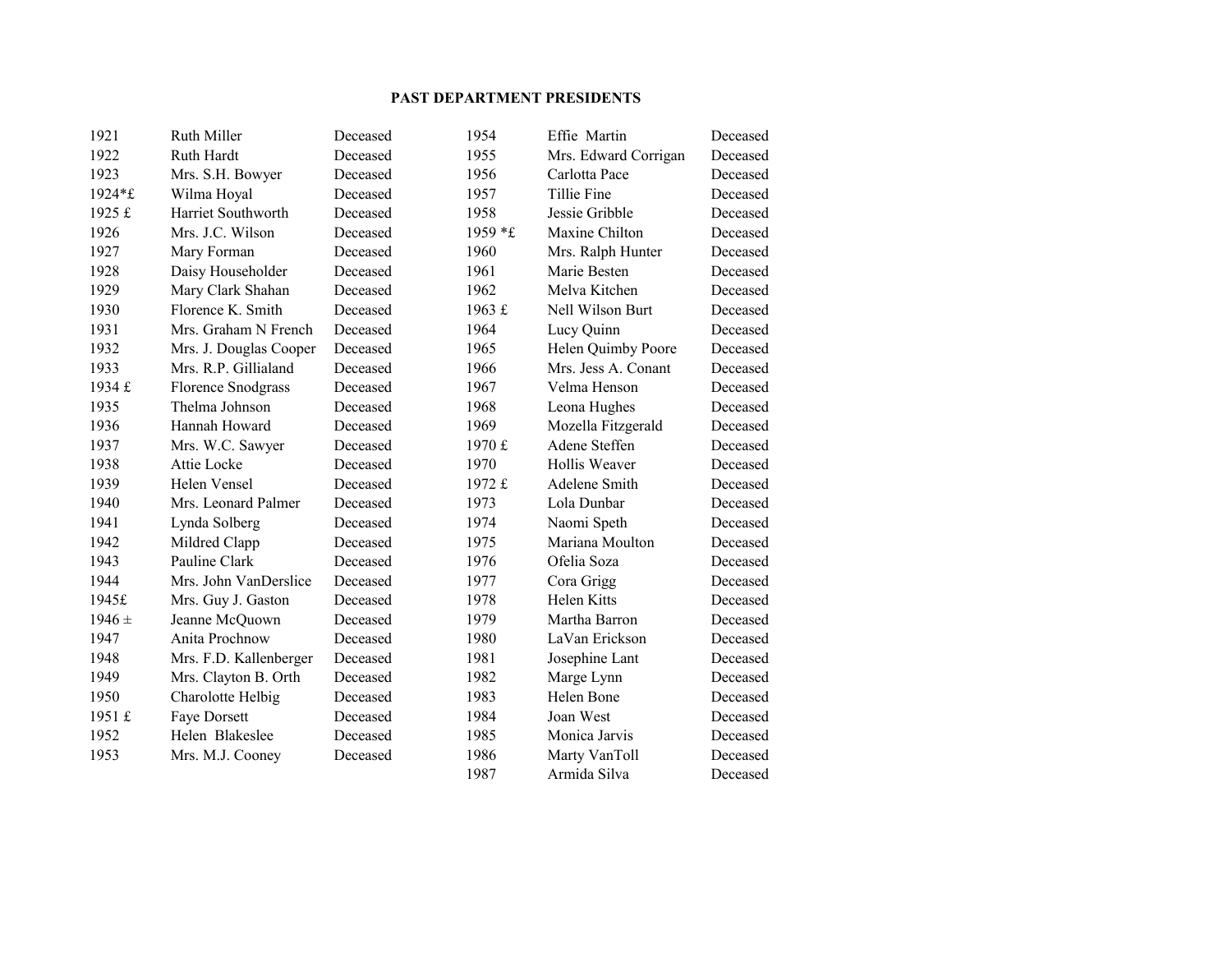| 1988                    | Ann Roden                                                                |              |                                                                                                    |  |  |  |
|-------------------------|--------------------------------------------------------------------------|--------------|----------------------------------------------------------------------------------------------------|--|--|--|
|                         |                                                                          |              | Theme: Make it Happen for Unity With Purpose Through Love and Service                              |  |  |  |
|                         | Special Project: Fight Against Drug and Alcohol Abuse in their community |              |                                                                                                    |  |  |  |
| 1989                    | Helen Stout                                                              | 520-294-3593 | tworockings@cox.net                                                                                |  |  |  |
|                         | Theme: Arizona's Pride is Showing / Special Project: Literacy USA        |              |                                                                                                    |  |  |  |
| 1990                    | Alice Thomas                                                             | Deceased     |                                                                                                    |  |  |  |
| 1991                    | Lou Fairchild                                                            | Deceased     |                                                                                                    |  |  |  |
| 1992                    | Estella McDonel                                                          | Deceased     |                                                                                                    |  |  |  |
| 1993                    | Leona Proper                                                             | Deceased     |                                                                                                    |  |  |  |
| 1994                    | Centennial Stewart                                                       | 903-796-3147 | CenStewart@aol.com                                                                                 |  |  |  |
|                         |                                                                          |              | Theme: Look To The Future / Special Project: Aids Education And Prevention                         |  |  |  |
| 1995#                   | Carmelite Staker                                                         | 928-772-3147 |                                                                                                    |  |  |  |
|                         | Theme: 75 Years Of Service Not Self / Special Project: Hospice           |              |                                                                                                    |  |  |  |
| 1996 £                  | Penny Maklary                                                            | 520-364-5038 | ahhpenny@aol.com                                                                                   |  |  |  |
|                         |                                                                          |              | Theme: Red, White & Blue Star-Spangled Year of Service For My Country                              |  |  |  |
|                         | Special Project: Blind Rehabilitation Center In Tucson                   |              |                                                                                                    |  |  |  |
| 1997                    | Carol Lynn Edwards                                                       | Deceased     |                                                                                                    |  |  |  |
| 1998                    | Rosemary Dambrauskas                                                     | Deceased     |                                                                                                    |  |  |  |
| 1999                    | Louise Rasmussen                                                         | Deceased     |                                                                                                    |  |  |  |
| 2000                    | <b>Betty Smith</b>                                                       |              | Betty555boop@yahoo.com                                                                             |  |  |  |
|                         |                                                                          |              | Theme: Light Up Your Life In Service / Special Project: Chilrens' Miracle Network                  |  |  |  |
| $2001 \pm$              | Joyce Arent                                                              |              |                                                                                                    |  |  |  |
|                         |                                                                          |              | Theme: Stick Your Neck Out / Special Project: Breast Cancer Awareness                              |  |  |  |
| 2002                    | PatriciaJo Marlowe                                                       | Deceased     |                                                                                                    |  |  |  |
| 2003                    | Cathy Jarvis                                                             | Deceased     |                                                                                                    |  |  |  |
| 2004                    | Kimberly Wynn                                                            | Deceased     |                                                                                                    |  |  |  |
| 2005                    | Paula Burgess                                                            | 602-472-8302 | pngb62@hotmail.com                                                                                 |  |  |  |
|                         |                                                                          |              | Theme: Let The Light Of The Lighthouse Shine / Special Project: US Vets                            |  |  |  |
| $2006 \text{ } \pounds$ | Ginger Cox                                                               | 602-616-2811 | gingercee@cox.net                                                                                  |  |  |  |
|                         |                                                                          |              | Theme: On Eagles Wings We Soar For Veterans / Special Project: Abused Children                     |  |  |  |
| 2007                    | Helen Griffin                                                            | 602-478-4909 | pgriffin01@cox.net                                                                                 |  |  |  |
|                         | Theme: Invest In America's Veterans / Special Project: Hacienda          |              |                                                                                                    |  |  |  |
| 2008                    | Barbara Matteson                                                         | 602-241-1080 | secretary1@aladeptaz.org                                                                           |  |  |  |
|                         | Theme: Above and Beyond / Special Project: Homelessness                  |              |                                                                                                    |  |  |  |
| 2009                    | Vickey Zwall                                                             | 928-919-6334 | Zwallvj@msn.com                                                                                    |  |  |  |
|                         |                                                                          |              | Theme: No Beginning, No End In Service To Our Veterans And Their Families / Special Project: JROTC |  |  |  |
|                         |                                                                          |              |                                                                                                    |  |  |  |
|                         |                                                                          |              |                                                                                                    |  |  |  |

2010 Debbie Collins 623-521-5638 dcollins4352@gmail.com